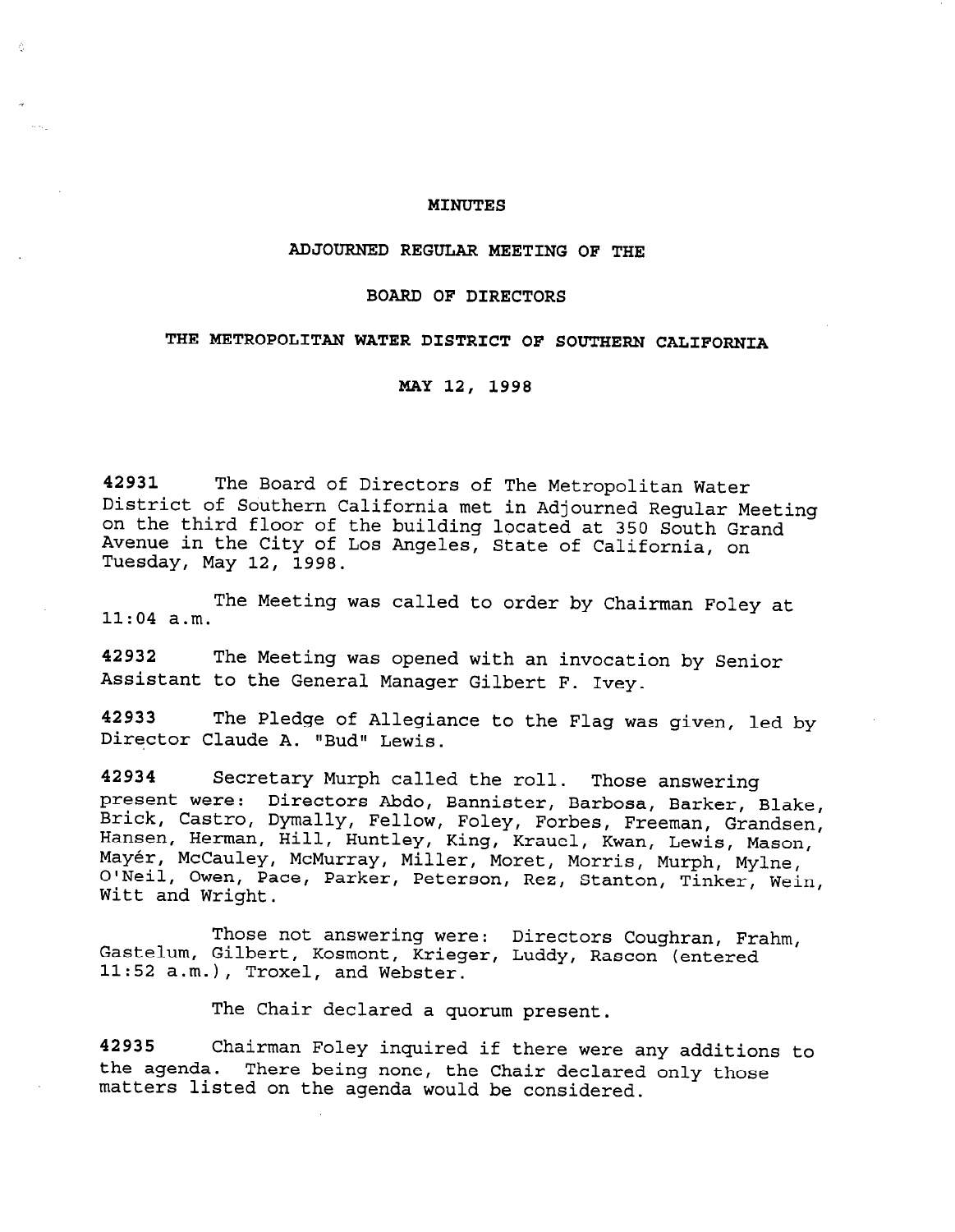42936 Chairman Foley invited members of the public to address the Board on matters within the Board's jurisdiction. No member of the public responded.

42937 There being no objection, the Chair ordered the reading of the Minutes of the Meeting held March 10, 1998, dispensed with, a copy having been mailed to each Director.

Director Pace moved, seconded by Director Blake and carried, approving the foregoing Minutes as mailed.

42938 Chairman Foley announced the next workshop on Governance to be led by John Carver will be held on May 26, 1998, at 8:30 a.m. in Conference Room 311 at California Plaza, wherein the Board will be looking at a Policy Model to fit Metropolitan's needs.

42939 Chairman Foley gave an update on Senator Ayala's bill (SB 1885) regarding Metropolitan's governance issues. The Chair referred to his letter of May 7, 1998, to Senator Ayala which was sent after discussions with the Senator. Senate Bill 1885 would reduce the membership of the Board to 27 from the current 51 members. However, the Chair stated Senator Ayala would postpone his bill in its current form so a two-year study could be conducted by a commission consisting of one appointee from each agency of Metropolitan. The commission would then make its recommendation to the Legislature, and if Metropolitan failed to implement the findings of the commission, then Senator Ayala's original bill would take effect and Metropolitan would be reduced to a 27-member Board.

Following a discussion on Senate Bill 1885, General Counsel Taylor stated Metropolitan's position is to oppose the bill, but at the present time the Chairman was only bringing the Board up to date with his discussions with Senator Ayala. Depending on the action taken by the Senator, the Board will then have the opportunity for a more detailed discussion and to take a have the opportunity for a more detailed discussion and to take a<br>definitive action. Mr. Taylor stated that was the reason Agenda Item 8-13 was deferred.

42940 Chairman Foley reported the Special Nominating Committee is expected to meet the week of May 25 to begin its committee is expected to meet the week of may 25 to begi consideration of recommendations to the Board, and he is,<br>therefore, appointing Director Hill to fill the vacancy on the cuereror

Director Barker moved, seconded by Director Kwan and prector barker moved, seconded by Director Kwar<br>carried, approximately the approximation of Director Hill to the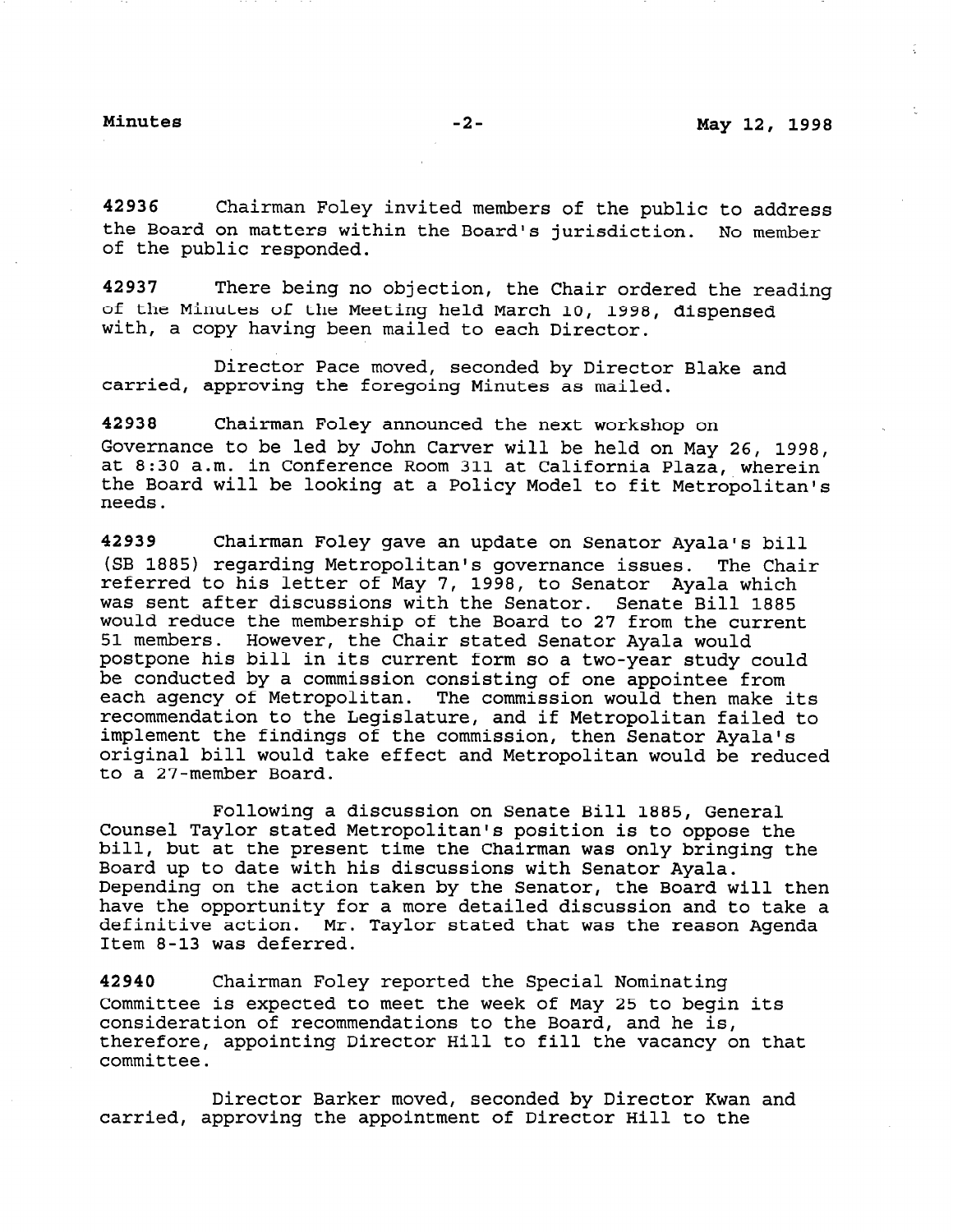Special Nominating Committee for the term ending February 28, 2000, due to the retirement of E. Thornton Ibbetson from the Board.

Chairman Foley requested the Special Nominating Committee to consider the matter of Metropolitan's representatives to the Colorado River Board.

42941 General Manager Wodraska reported that an extensive presentation on Colorado River matters was made at the Plenary Session meeting yesterday. He stated revisions are continually being made to the draft California 4.4 Plan. Mr. Wodraska mentioned that for the June Board Meeting, he will be bringing pending letters on the proposals for the Cadia, Hayfield, and pending iedeers on the proposars for the Cadiz, hayfield, and<br>Coachella exchange programs which would be dry-year ortiges that Coachella exchange programs which would be dry-year options that would give Metropolitan the ability to store Colorado River water in California groundwater basins. He stated the Colorado River supply remains in good condition with respect to where we are in the matter of rainfall in the watershed and from an operational stand point. He commented on the informative tour taken by some Board members to view the habitat for endangered species in the<br>Lower Basin.

 $\frac{1}{2}$ Izriz Character Can Diego County water Authority Irrigation District (San Diego/IID) water transfer matter, General Manager Wodraska stated an extensive briefing was also made at the Plenary Session. In this regard, he reported that the Governor's office, through Chief of Staff George Dunn, is now participating in the discussions, and that the technical staff of both Metropolitan and San Diego held a meeting with Mr. Dunn. Mr. Wodraska stated that an outstanding issue still remaining is the definition of availability in the Colorado River Aqueduct, and that San Diego is insistent upon a structure where they can be guaranteed that their water will ride in the aqueduct during certain periods of time. Metropolitan has taken the position based on hydrology, that if space is available, that is how the system should be managed. Another difference of opinion is the cost and its escalation under the Kennedy framework.

General Manager Wodraska also reported that Kern County Water Agency has sent a letter to San Diego regarding the possibility of a small portion of Kern County's State Water Project entitlement becoming a part of a potential solution to the water supply issues between San Diego and Metropolitan.  $M_{\rm H}$  , which is the Board that and an analysis has an analysis has an analysis has an analysis has an analysis has an analysis has a set of  $M_{\rm H}$ 

Mr. Wodraska informed the Board that an analysis has not been completed with regard to the State Water Project issues, and that the wheeling issues still remain. He will keep the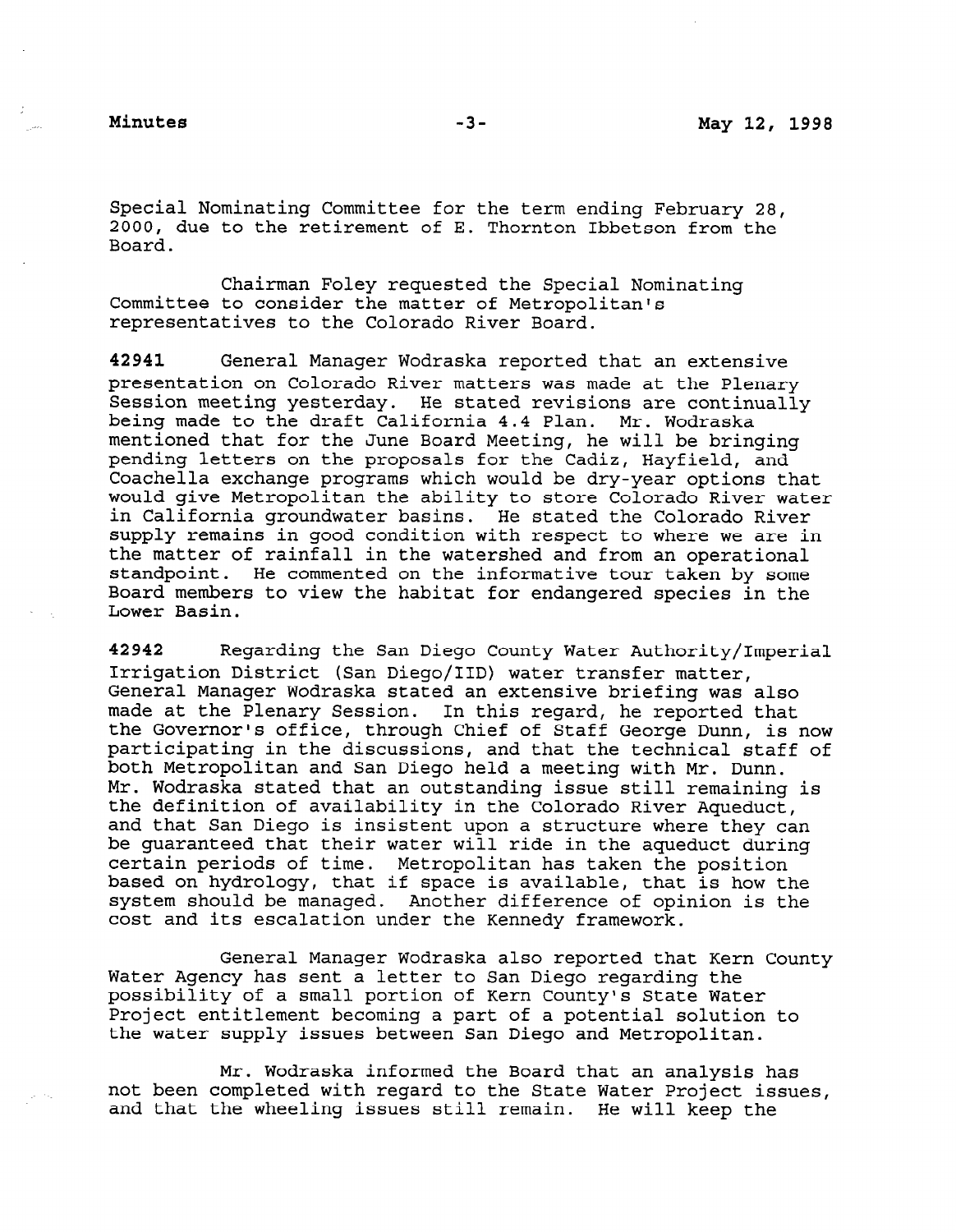Board apprised on the progress of the deliberations between all the parties involved.

42943 Chief of Communications Maloy stated that the item on pending legislation will appear on the agenda for the next few months while the Legislature is still in session to give Metropolitan an opportunity to discuss major issues. He reported that negotiations are continuing on the Ayala bill (SB 1885) and the Thompson bill (AB 1919).

Following comments on the Ayala bill, Director Freeman moved that Metropolitan instruct its lobbyist not to advance any ideas until the Board has had a chance to consider and decide a position on the fundamental features of the bill--the voting requirements of the commission, and whether or not Metropolitan agrees to the "trigger mechanism" in the bill. No second to the motion was made.

42944 The Chair reported that Agenda Items 7-3, 7-4, 8-11, and 8-13 have been deferred; Agenda Items 7-7, 7-9, and 7-11 are withdrawn from the Consent Calendar; and Agenda Items 8-1, 8-2, 8-4, 8-5, 8-6, and 8-8 have been added to the Consent Calendar.

Director Pace moved, seconded by Director Morris and carried, and the Board approved the Consent Calendar Items, M.I. 42945 through M.I. 42957, as follows:

42945 Authorized the General Manager to enter into an agreement with Price Waterhouse LLP and Rand Corporation, not to exceed \$600,000, for consulting services to facilitate the development of a new strategic plan, as set forth in the General Manager's letter dated April 28, 1998, and as revised in the committees.

42946 Adopted Resolution 8581 which is mandated by the State Office of Emergency Services and Federal Emergency Management Agency in order to receive reimbursement for damages resulting from the El Niño storms of 1998, as set forth in the General Manager's letter dated April 20, 1998, said Resolution entitled:

### DESIGNATION OF APPLICANT'S AGENT RESOLUTION

42947 Authorized the General Counsel to amend the contracts with five law firms identified in the General Counsel's letter dated April 24, 1998, to extend the time period to represent Metropolitan in eminent domain and related litigation for the Inland Feeder Project for the duration of each assignment or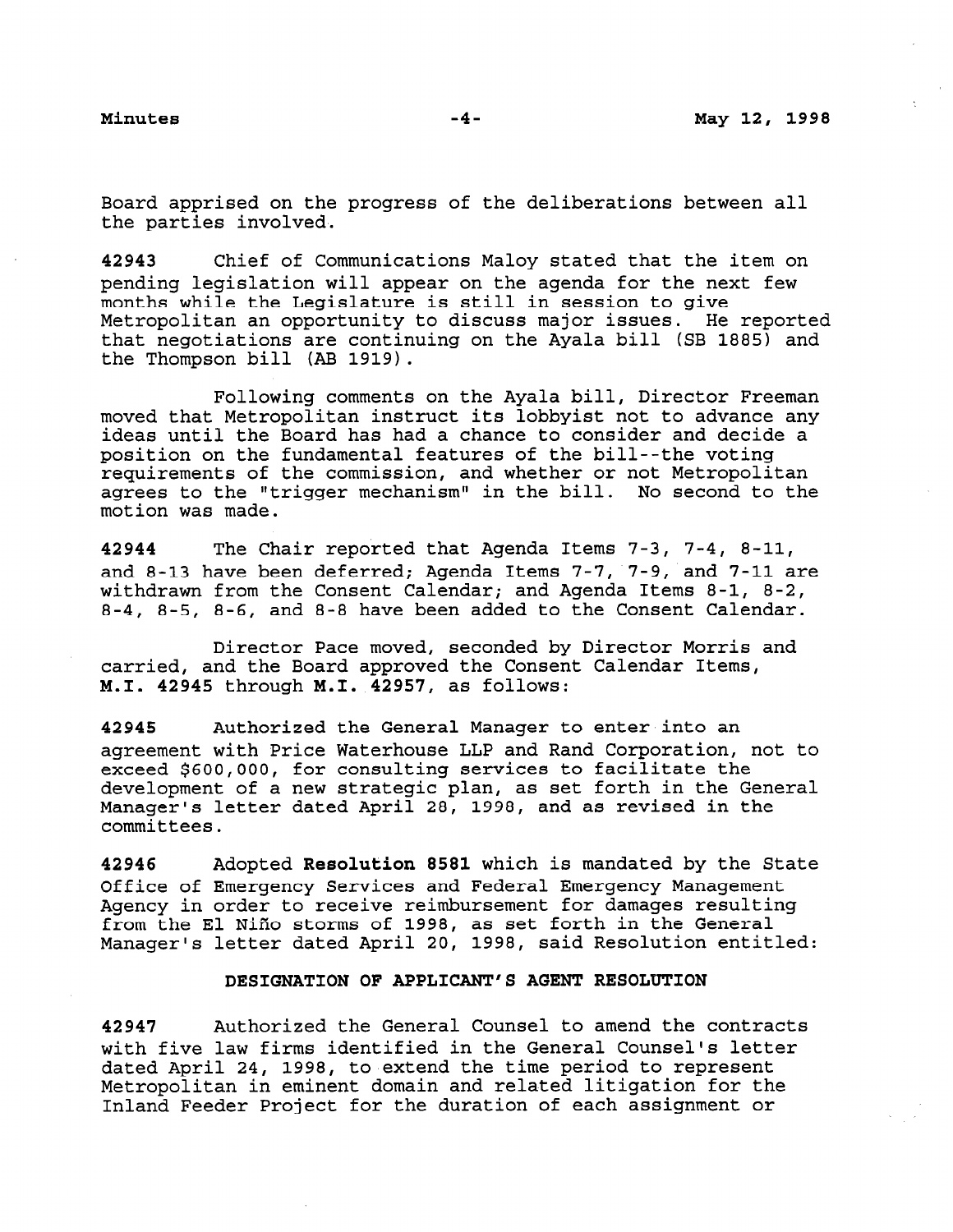litigation and future Inland Feeder litigation assigned on or before December 31, 1999.

Directors Krauel, Lewis, Mason, Parker, and Tinker requested to be recorded as voting no.

42940 The Board (1) approved the appointment by the General Manager of Dawn Chin to the office of Executive Secretary pursuant to Administrative Code Section 6401, with the appointment to be effective on April 19, 1998; and (2) amended Section 6500 of the Administrative Code as set forth in Attachments A and B to the General Manager's letter dated April 6, 1998, to reflect the deletion of the Executive Secretary position from the schedule of unrepresented positions.

42949 Authorized Metropolitan to provide shop services to Ameron International Concrete and Steel Pipe pursuant to a \$230,000 service contract, subject to the contract being in form approved by the General Counsel, as set forth in the General Manager's letter dated April 16, 1998.

Director Abdo requested the record show she did not participate in the discussion of this item.

42950 Authorized Metropolitan to extend and increase the value of its existing service contract with the Orange County Water District from \$160,000 to \$360,000, subject to the contract amendment being in form approved by the General Counsel, as set forth in the General Manager's letter dated April 17, 1998.

42951 Ratified the General Manager's execution of the First Amendment to Agreement No. 13611 with Sloat Higgins and Associates, to increase payment by \$124,000 to a total of \$244,000 for a 12-month period, for consulting services related to State legislative and regulatory matters, as set forth in the CO BLACE IEGIBLACIVE AND IEGUIACOLY MACCELS, a

Director Mason requested to be recorded as abstaining.

Directors Krauel, Lewis, Parker, and Tinker requested to be recorded as voting no.

42952 Ratified the General Counsel's filing of an appeal of the ruling on attorneys' fees and other costs to defendants in the ruiting on attorneys' lees and other<br>the charling value validation action (M the wheeling rates validation action (Metropolitian Water Dis Superior Court Case No. BC164076), as set forth in the General Superior Court Case No. BC1640767, as set forth in the General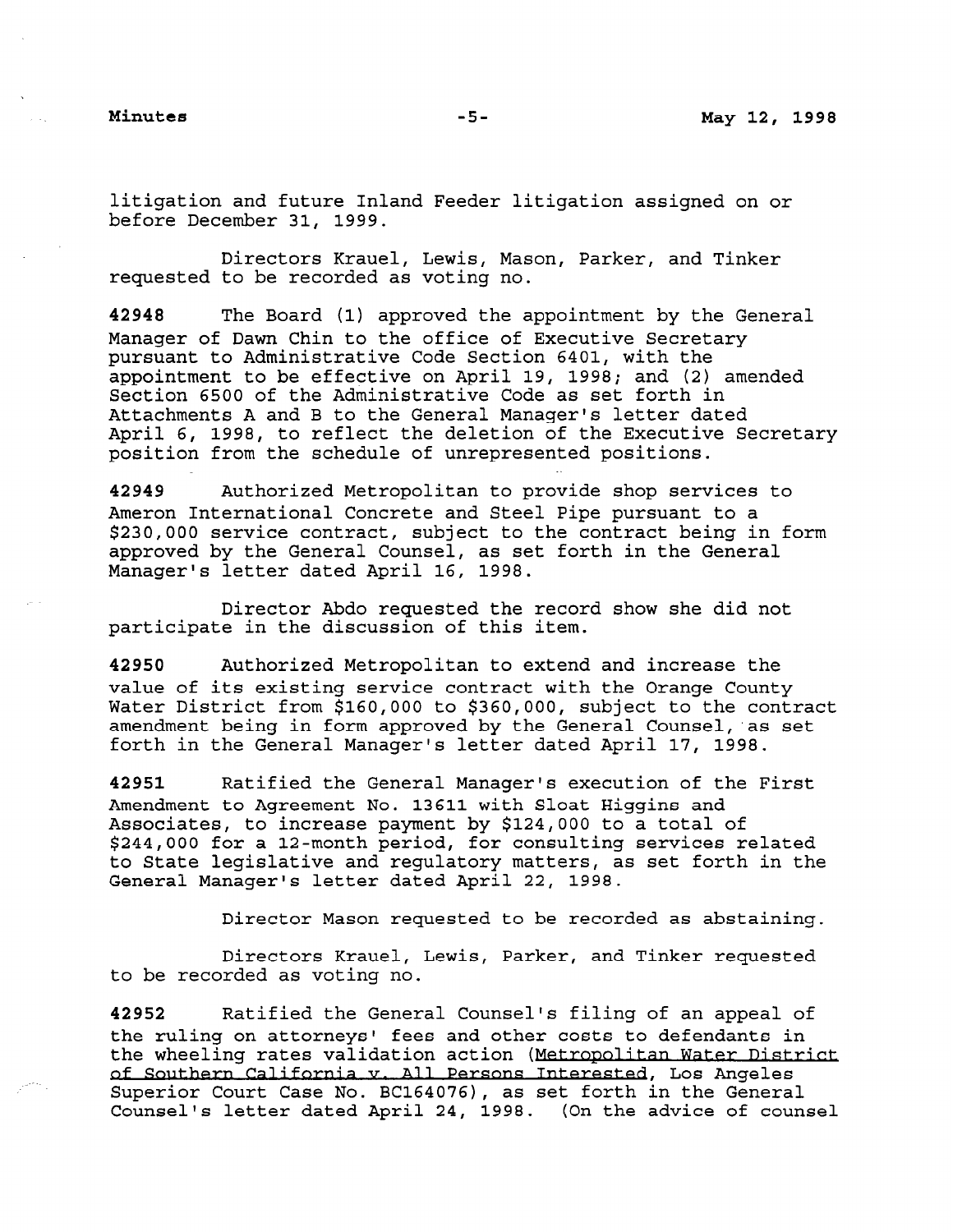handling Metropolitan's appeal of Judge Kay's wheeling decision, General Counsel appealed the decisions to protect Metropolitan's position by deferring payment until there is a ruling on the merits of the wheeling case. Should Metropolitan prevail on appeal, these fees would not be payable. Failure to appeal would require payment at this time.)

Director Mason requested to be recorded as abstaining.

Directors Krauel, Lewis, Parker, and Tinker requested to be recorded as voting no.

42953 Adopted Resolution 8582 shown as Exhibit A to the General Manager's letter dated April 21, 1998, imposing a water standby charge on real property within the District's service area (excluding certain newly annexed areas) to which water is made available for any purpose by the District, whether the water is actually used or not, subject to exemptions as provided; said Resolution entitled:

# RESOLUTION OF THE BOARD OF DIRECTORS OF THE METROPOLITAN WATER DISTRICT OF SOUTHERN CALIFORNIA FIXING AND ADOPTING WATER STANDBY CHARGES FOR FISCAL YEAR 1998-99

42954 Re-authorized the General Manager to purchase up to \$75 million of Metropolitan bonds in the secondary market subject to the conditions described in the Detailed Report section of the General Manager's letter dated April 21, 1998; with this reauthorization to be effective on July 1, 1998, and will expire on June 30, 1999; and that if bonds are purchased the Pay-As-You-Go Fund would be used as the funding source.

42955 To construct the Arrowhead West Tunnel of the Inland Feeder Program, the Board awarded a construction contract in the amount of \$87,573,873 (Appropriation No. 15122) to Shank/Balfour Beatty, a joint venture, in accordance with Specifications No. 1357, as amended; and upon execution of the contract, authorized the rejection of all other bids, as set forth in the General Manager's letter dated April 21, 1998.

Directors Krauel, Lewis, Mason, Parker, and Tinker requested to be recorded as voting no.

42956 To provide post-design consulting services for the Arrowhead West Tunnel of the Inland Feeder Program, the Board authorized the General Manager to amend Agreement No. 4532 with Bechtel Corporation in the amount of \$9,750,000 for a total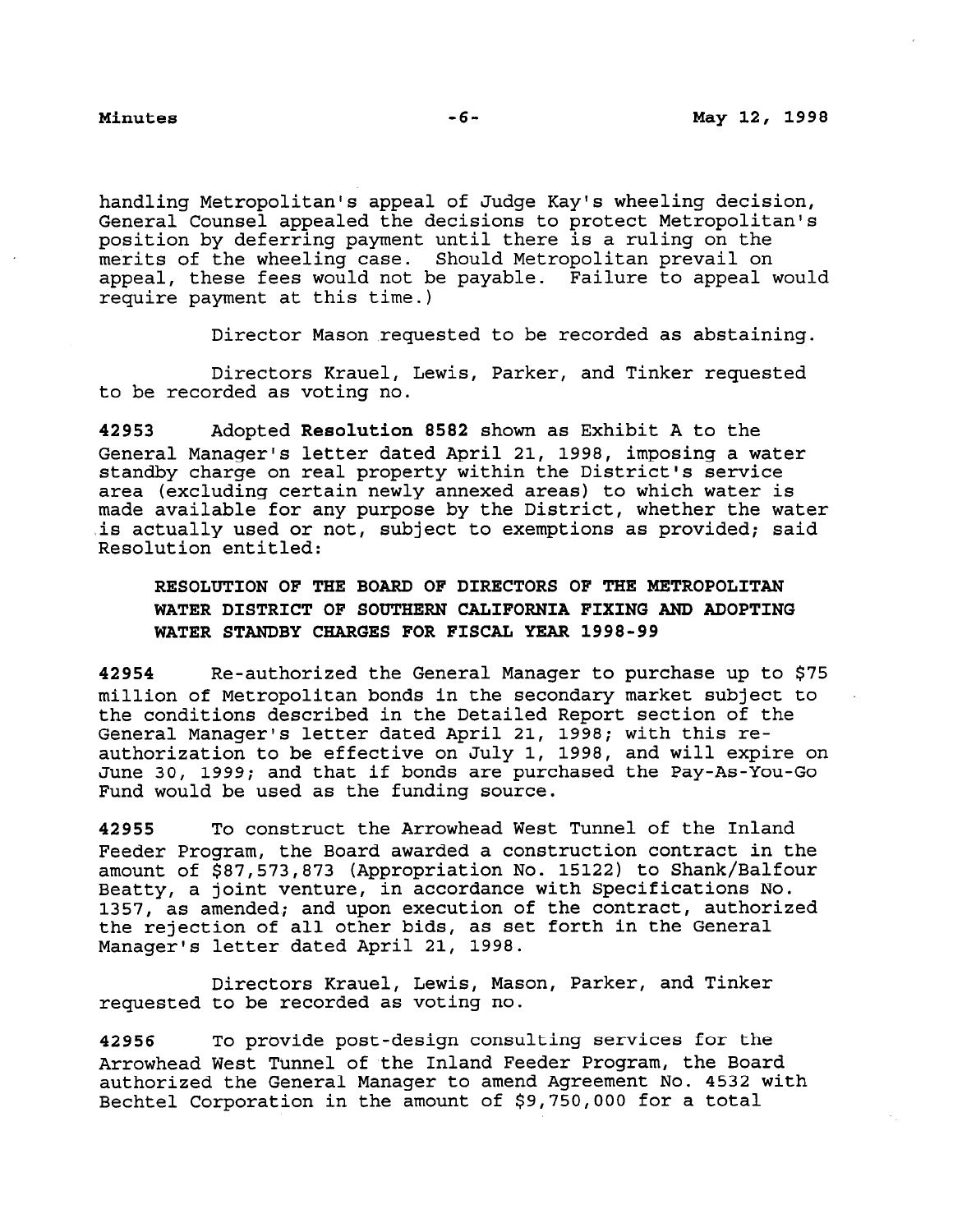agreement amount of \$29,800,000 (Appropriation No. 15122), as set forth in the General Manager's letter dated April 21, 1998.

Directors Krauel, Lewis, Mason, Parker, and Tinker requested to be recorded as voting no.

42957 Authorized the General Manager to enter into an agreement with COMPASS Management and Leasing, Inc., for property management services at the new Headquarters in an amount not to exceed  $$3,800,000$  for two years, as set forth in the General Manager's letter dated April 24, 1998.

Director Krauel requested to be recorded as'voting no.

42958 It is recommended that (1) the appointment of John (Jack) Maloy by the General Manager to the position of Computer to the position of Chief of Chief of Chief of Chief of Chief of Chief of Chief of Chief of Chief of Chief of Chief of Chief of Chief of Chief of Chief of Chie (back) maloy by the General Manager to the position of Ch Communications be approved by the Board in accordance with Administrative Code Section 6401, such appointment not to exceed 24 months; and (2) the unrepresented Principal Legislative Representative classification be moved from salary grade 62 to 65 and that Administrative Code Section 6500 be amended as set forth in Attachments A and B to the General Manager's letter dated April 27, 1998, to reflect this change.

Director Mayer moved to revise part (1) of the above plinector Mayer moved to revise part (1) of the about recommendation for Mr. Maloy's appointment not to exceed 12 months, and for the Board to reevaluate this appointment at the end of the 12-month period. The motion was seconded by Director Kwan.

The Chair called for a vote on Director Mayér's motion,<br>which did not carry.

Director Blake then moved, seconded by Director Wright and carried, approving the recommendations set forth in the General Manager's letter dated April 27, 1998.

Directors Kwan and Mayér requested to be recorded as voting no.

Director Rascon took his seat at 11:52 a.m.  $42959.$  It is the Board . It is the Board . It is the Board . It is the Board . Of Directors authorize authorize

42959 It is recommended that the Board of Directors authorize Metropolitan to provide professional services for a fee to OMI, Inc., in an amount not to exceed \$240,000, pursuant to an agreement approved as to form by the General Counsel, as set forth in the General Manager's letter dated April 17, 1998.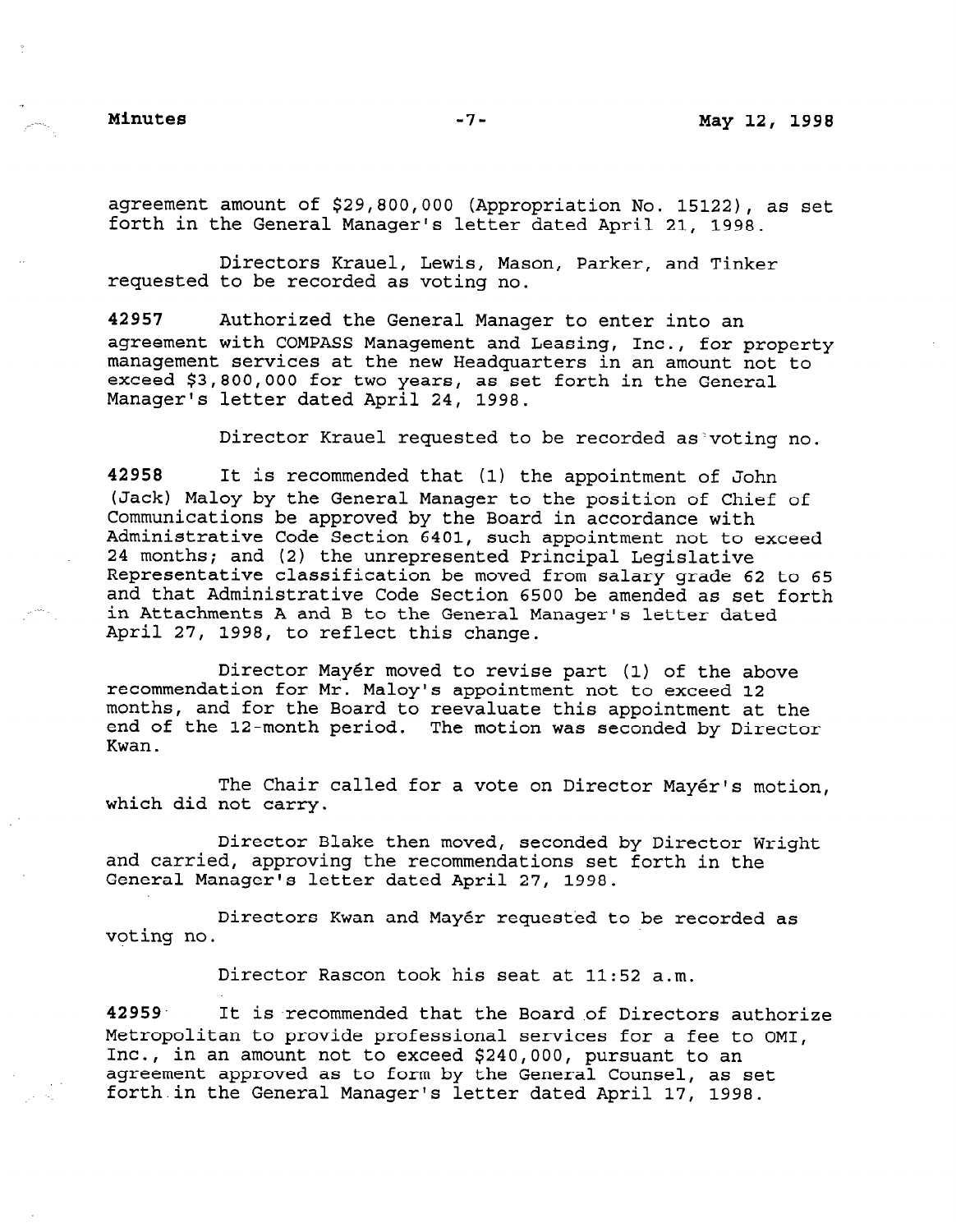Organization and Personnel Committee Chairman Wein reported that following discussion by the committee, a motion was approved to table this item for a month, but because of a timing situation, he would like the Board to discuss this item. Director Wein therefore moved, seconded by Director Freeman, that consideration be given to the Organization and Personnel Committee's motion to table this item for a month.

General Counsel Taylor advised the Board that under the rules, limited debate can take place on the motion and if the motion fails, then consideration of the item as set forth in the General Manager's letter can take place.

Following a discussion on the tabling of this item, the Chair called for a vote on the motion, which did not carry.

Director Hansen then moved, seconded by Director Morris, that the Board authorize Metropolitan to provide professional services for a fee to OMI, Inc., in an amount not to exceed \$240,000, pursuant to an agreement being in form approved by the General Counsel.

Following a discussion on the above motion, Director Freeman offered an amendment to the motion, requiring the staff to get approval of the Organization and Personnel Committee before signing an agreement. The motion was seconded by Director Krauel.

After further discussion on the amended motion, the Chair called for a vote. The amended motion did not carry.

The Chair then called for a vote on the original motion, which carried.

Directors Dymally, Krauel, Kwan, Lewis, and Tinker requested to be recorded as voting no.

Board Secretary Murph requested the record show she did not participate in the discussion of this item.

42960 Committee on Communications and Legislation Chairman Pace moved, seconded by Director Blake, authorizing the General Pace moved, seconded by Director Blake, authorizing the General<br>Manager to amend Agreement Na 17500 with Burson-Marsteller to manager to amend agreement no. 17532 with Burson-Marstelle increase the maximum payable to an amount of \$300,000, for consulting services related to State legislative and regulatory matters, as set forth in the General Manager's letter dated<br>April 24, 1998.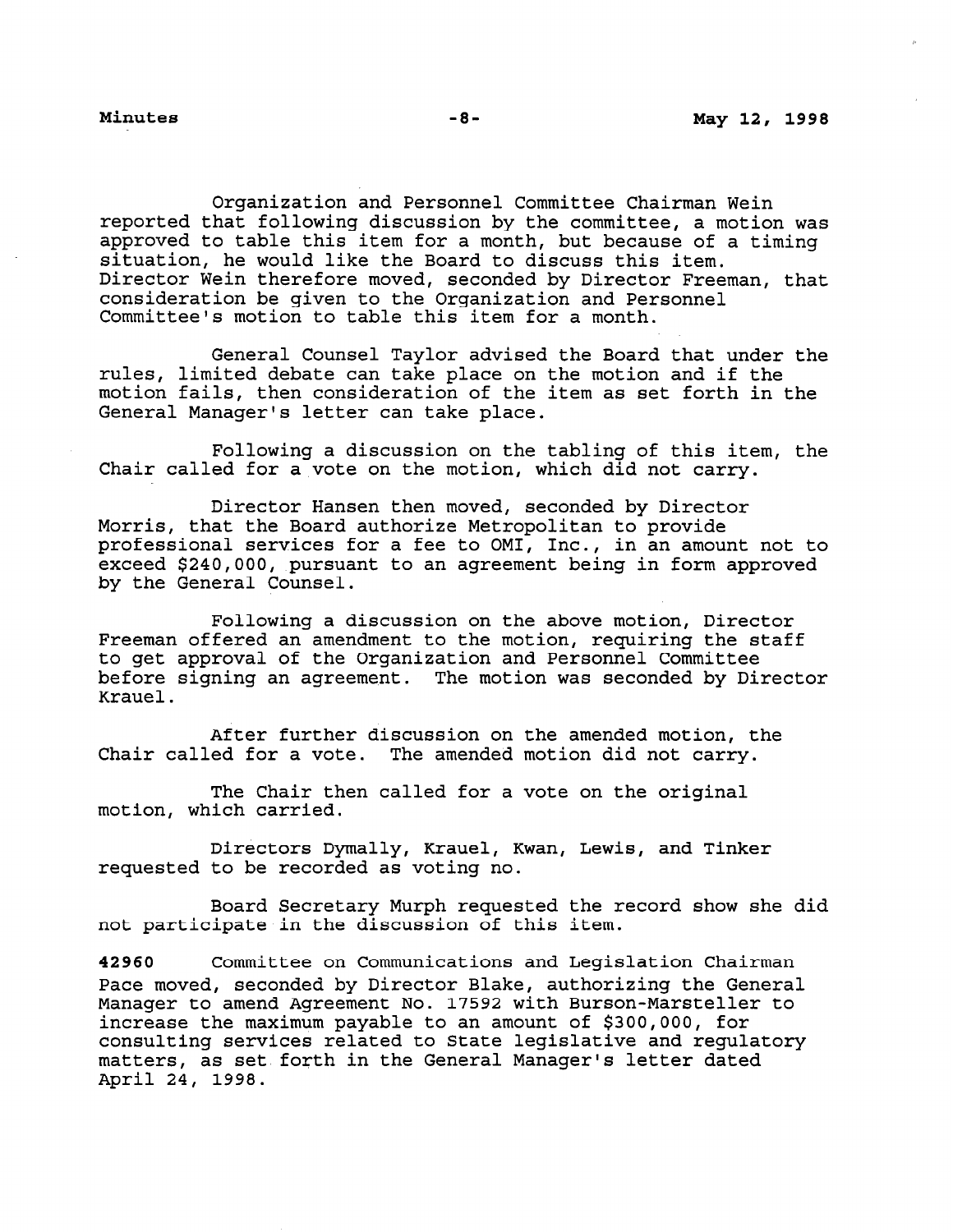Director Krauel requested that the letter from the San Diego County Water Authority, dated May 12, 1998, regarding this item and others on the agenda, be made a part of the record

carried. The Chair called for a vote on the motion, which

Director Mason requested to be recorded as abstaining.

Directors Castro, Dymally, Krauel, Lewis, Mayer, Parker, Rascon, and Tinker requested to be recorded as voting no.

42961 Budget and Finance Committee Chairman Blake moved, seconded by Legal and Claims Committee Chairman Rez and carried, authorizing the General Manager to bind \$75 million of liability insurance, in excess of a \$25 million self-insurance retention, with Insurance Company of Pennsylvania at a net premium of \$328,000 for fiscal year 1998-1999, as set forth in the General Manager's revised letter dated May 11, 1998.

42962 To complete the insurance premium deposits and administrative services for the Board approved Owner-Controlled Insurance Program (OCIP) and services for the Eastside Reservoir Project (ESRP) for the remaining years, Director Dymally moved, seconded by Director Hill and carried, authorizing the General Manager to (1) expend \$16,743,615 of previously appropriated funds to pay the insurance premium deposits for the remaining years of the ESRP OCIP; and (2) amend Administrative Agreement No. 4571 with Sedgwick/Dickerson adding \$1,751,000 from the existing appropriation to cover additional safety personnel and an additional shift of first aid services for a total OCIP administrative cost of \$4,511,000 for the project, as set forth administractve COSC Of 94,311,000 IOF CHE DIOJECE, as

42963 Water Planning and Resources Committee Chairman Brick moved, seconded by Director Blake and carried, approximate the state and the second the second the state of the moved, seconded by birector blake and carried, approving the proposed policy principles described in the General Manager's Delta Program. a in the central manager.<br>Concerning the CALFED Bay

42964 Legal and Claims Committee Chairman Rez moved, seconded by Water Planning and Resources Committee Chairman Rez moveu, Sec by water rianning and Resources Committee Chairman Brick and carried, authorizing the General Counsel to intervene and to take all actions necessary to protect Metropolitan's interests in the<br>litigation entitled Natural Resources Defense Council, Inc. and League for Coastal Protection v. Togo D. West, Jr., Secretary of the Army, and United States Army Corps of Engineers, United States Northern District Court Case Number 98-CIV-0560; and to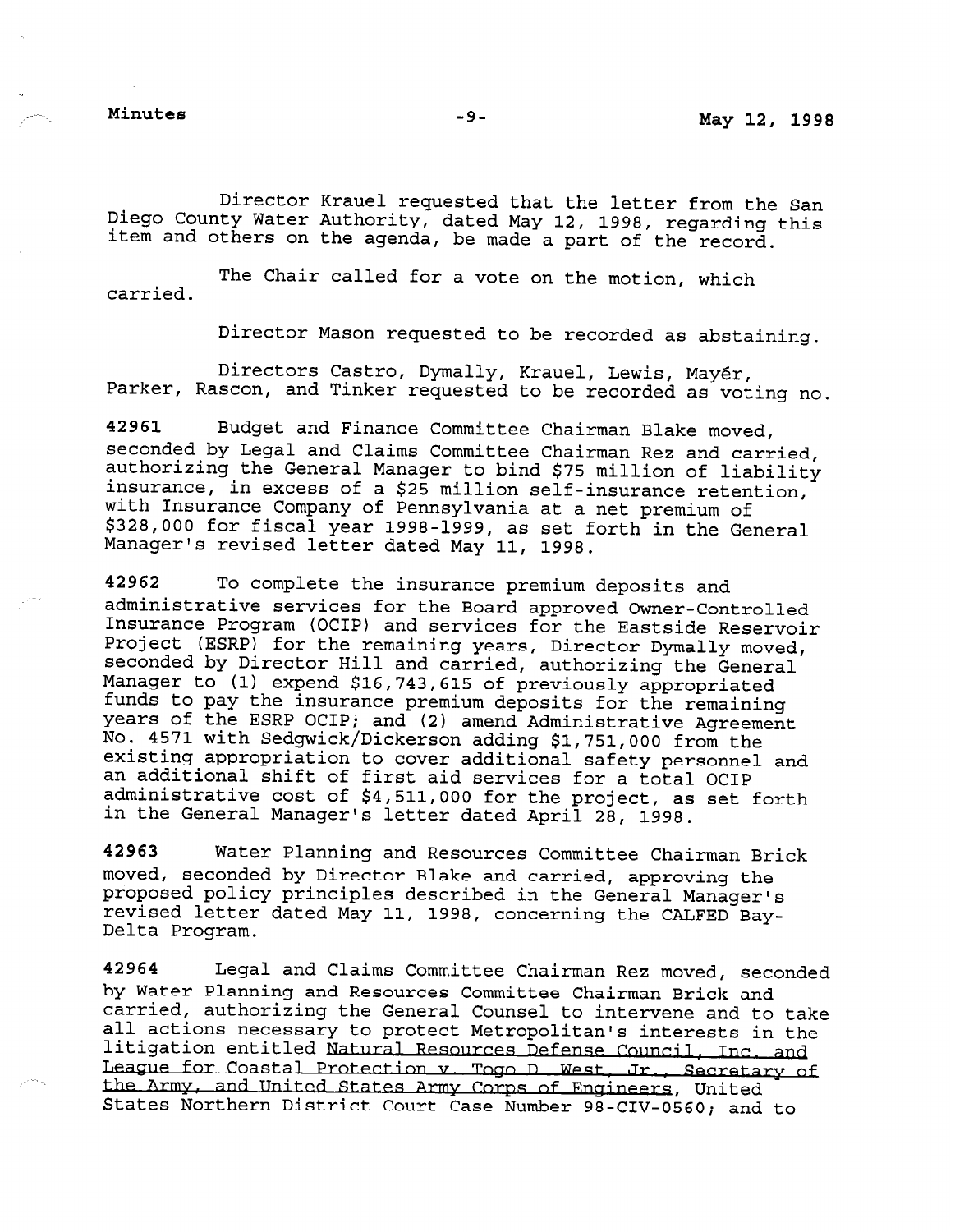.

minimize costs, Metropolitan would participate in a litigation group which has budgeted approximately \$25,000 as the entire cost for the group intervention, with each participant paying its proportional share, minimizing the cost to each, as set forth in the letter signed jointly by the General Manager and the General Counsel dated April 20, 1998.

Director King withdrew from the Meeting at 12:10 p.m.

42965 Director Dymally moved, seconded by Committee on Communications and Legislation Chairman Pace and carried, approving the recommendations set forth in the General Counsel's confidential letter dated May 4, 1998, regarding Eastside Reservoir groundwater mitigation matters and Assembly Bill 1834 (Thompson-Fallbrook); and proposal to settle groundwater disputes.

42966 The following listed communications were submitted for the information of the Board:

- a. Letter of the General Manager dated April 21, 1998, reporting on the operating data for the month of March.
- b. Letter of the General Counsel dated April 30, 1998, transmitting the activity report of the Legal Department for the month of April.
- C. Letter of the Auditor dated April 28, 1998, transmitting the activity report of the Audit Department for the month of April.
- d. Letter of the General Manager dated April 23, 1998, transmitting the Executive Financial Summary for the month of March.
- e. Letter of the General Manager dated April 21, 1998, transmitting the variance report for the quarter ending March 1998.
- f. Letter of the General Manager dated April 21, 1998, reporting on the MOU for the right-of-way within Bedford Canyon for the Central Pool Augmentation and Water Quality Program.
- 23. Letter of the General Manager dated April 21, 1998, transmitting the Executive Summary for the Inland Feeder Quarterly Status Report for January through March 1998.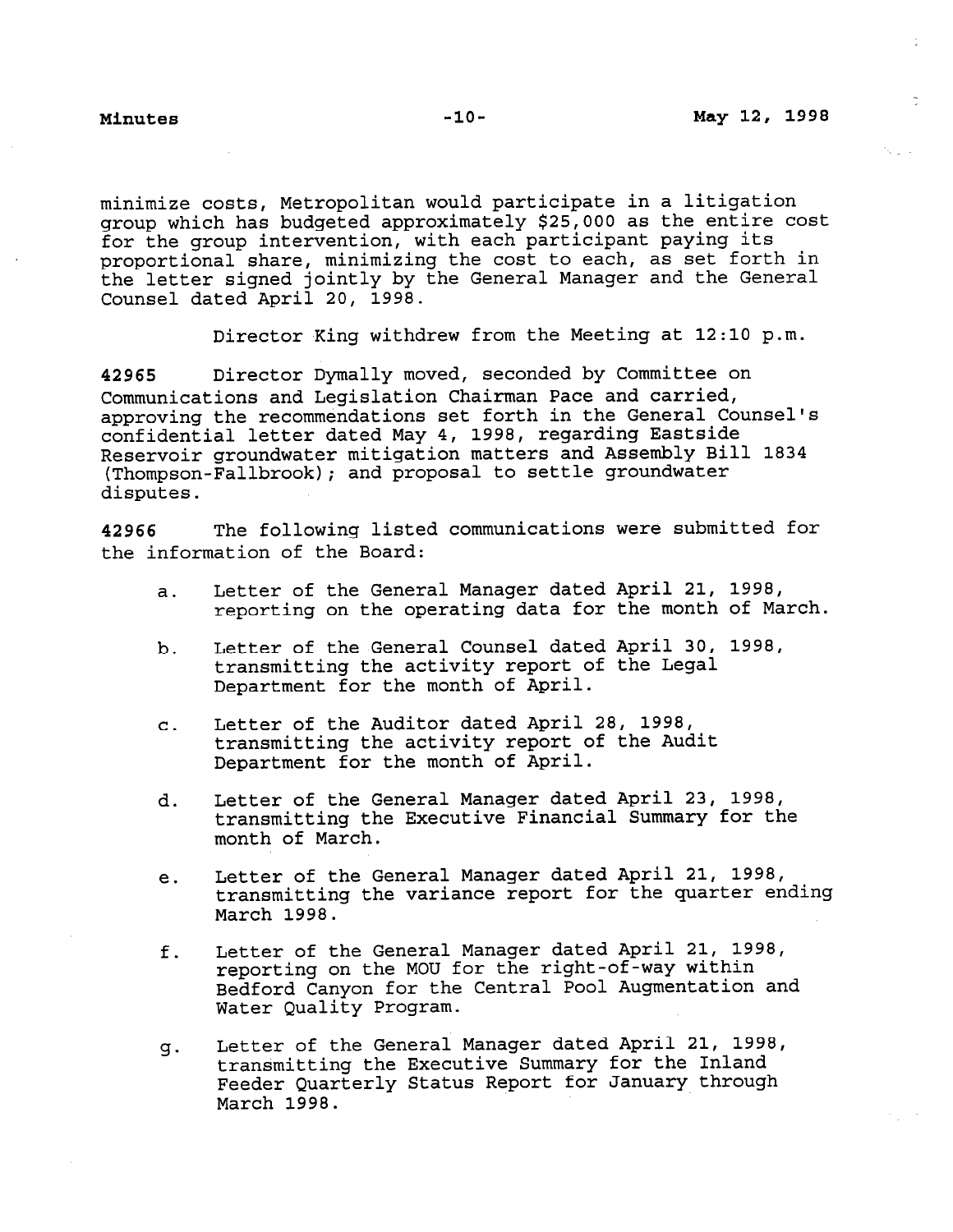$\alpha \rightarrow \beta_1$ 

- h. Letter of the General Manager dated April 28, 1998, transmitting the Quarterly Project Status Report for the Eastside Reservoir Project for January through March 1998.
- i. Letter of the General Manager dated April 28, 1998, submitting the status report on Phase One of the Information Systems Strategic Plan for the period April 1, 1997 to March 31, 1998.
- j. Letter of the General Manager dated April 28, 1998, submitting the Fourth Annual Stewardship Report on Eastside Reservoir Project's Owner-Controlled Insurance Program.
- k. Letter of the General Counsel dated April 27, 1998, reporting on Proposition 226--Political Contributions; reporting on Proposition 226--Political Contributions;<br>Employers; Labor Unions; Foreign Entities.
- 1. Letter of the General Counsel dated April 27, 1998, reporting on the General Counsel dated April 27, 1998, reporting on Proposition 224--Government Cost Savings and Taxpayer Protection Amendment to California<br>Constitution.

 $\frac{1}{2}$ provided and update an update on the General Managers of the General Managers of the  $\frac{1}{2}$ provided an update on the progress of the new Headquarters Building. He reported on the May 21 inspection tour of the Headquarters taken by some of the Board members and the progress of construction since that inspection tour. The project remains on schedule and within budget.

42968 The letter of the General Manager regarding the 1998-99 Proposed Annual Budget, dated April 21, 1998, was received as a pending item and will be discussed at a later date.

42969 The letter of the General Manager regarding the implementation of Local Resources Program and Administrative Rules, dated April 28, 1998, was received as a pending item and will be discussed at a later date.

42969 The letter of the General Manager regarding the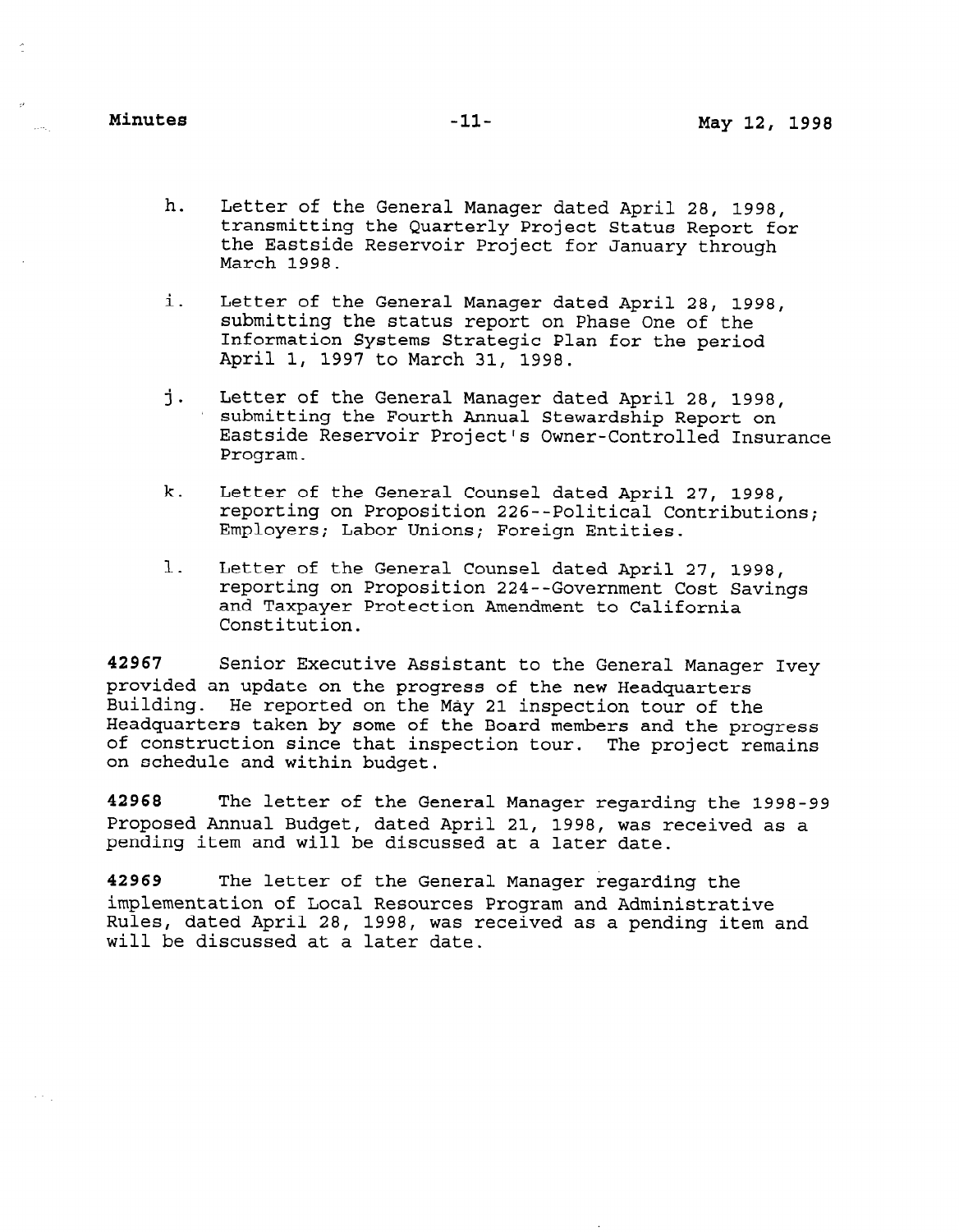42970 At 12:17 p.m., there being no objection, Chairman Foley adjourned the Meeting to June 9, 1998, at 11:OO a.m.

> REGINA MURPH **SECRETARY**

JOHN V. FOLEY

CHAIRMAN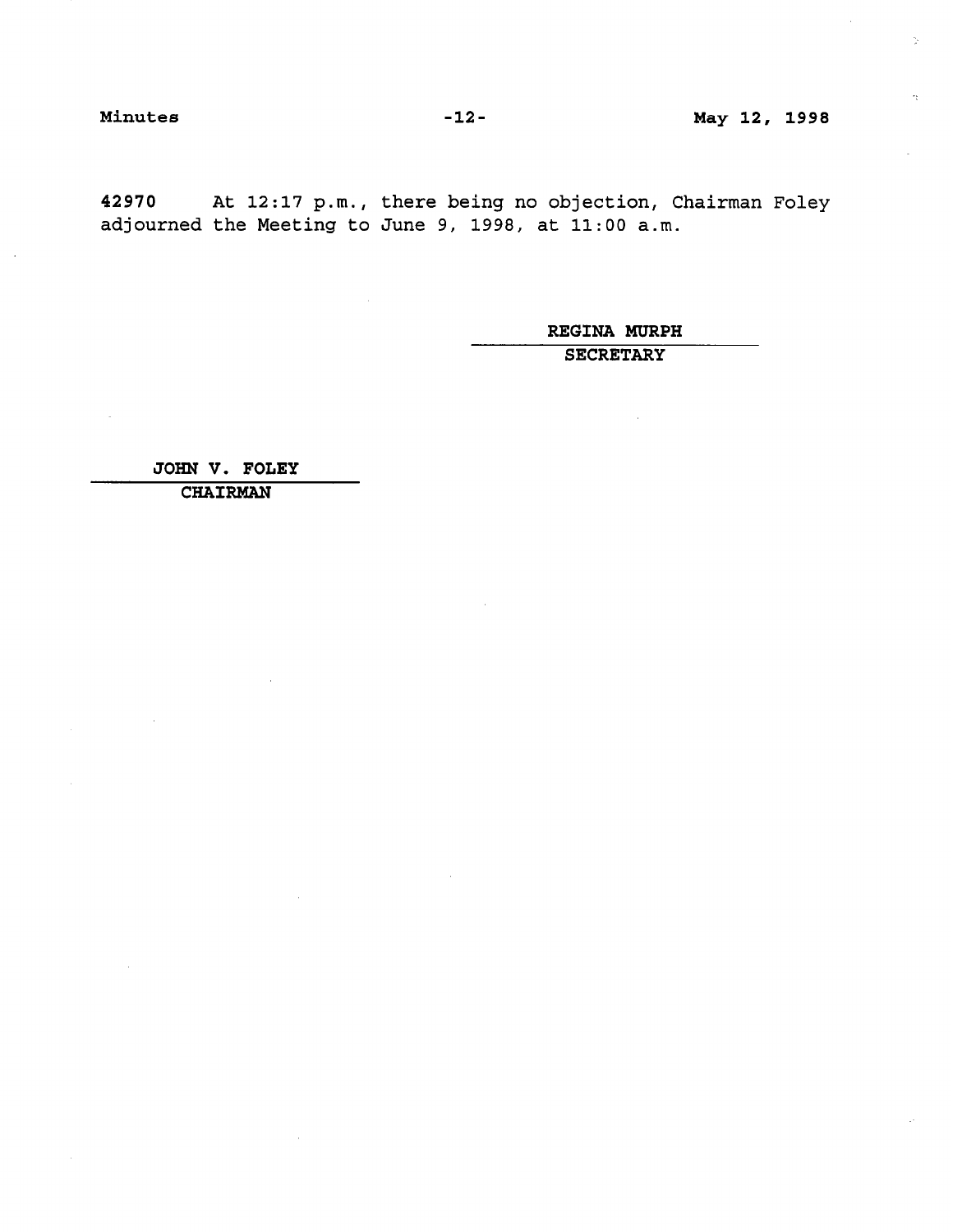San Diego County Water Authority A Public Agency 3211 Fifth Avenue · San Diego, California 92103-5718

(619) 682-4100 FAX (619) 297-0511

May 12, 1998

John V. "Jack" Foley, Chairman Metropolitan Water District of Southern California P.O. Box 54153 Terminal Annex Los Angeles, CA 90054

Re: May 12, 1998 Meeting of the Board of Directors Agenda Items 7-11, 7-12, 7-13, 7-14

Dear Jack,

The above referenced items all relate to the provision of litigation, negotiation and lobbying services by outside consultants and attorneys for Metropolitan adverse to the interests of the San Diego County Water Authority. The purpose of this letter is to express opposition on behalf of the Authority and, to protest affirmative action by the Metropolitan Board of Directors on these continued expenditures, unless the Board concurrently adopts a policy whereby the Authority is exempted from paying any portion of the costs of these services. As you know, these services are being rendered for the purpose of asserting on behalf of Metropolitan a position adverse to the Authority (one of Metropolitan's member agencies) with respect to the pending transfer of conserved water from the Imperial Irrigation District to the Authority.

Agenda Item 7-l 1 involves amendment of an agreement with Burson-Marsteller, a Sacramento public relations and lobbing firm, to provide consulting services to assert Metropolitan's position regarding water transfers. Metropolitan, through Burson-Marsteller and others, has taken and continues to take positions adverse to the interests of the Authority, and its efforts to accomplish a historic transfer of conserved water from the Imperial Irrigation District. Revenues Metropolitan receives from the sale of water to the Authority should not be used to fund Metropolitan's efforts against the Authority.

Agenda Item 7-12 involves amendment of an agreement with Sloat Higgins and Associates. This firm also provides lobbying, legislative and strategic services to Metropolitan to oppose efforts to complete the water transfer. Further, Kevin Sloat is directly involved in negotiations on behalf of Metropolitan with the Authority over wheeling rates. Unless Metropolitan establishes the policy requested in this letter, the Authority will be paying approximately 25% of the fees to a firm representing Metropolitan and taking positions adverse to the Authority at the negotiating table.

### MEMBER AGENCIES

| CITIES.                                | <b>IRRIGATION DISTRICTS</b> | <b>WATER DISTRICTS</b> |
|----------------------------------------|-----------------------------|------------------------|
| - Del Mar - Escondido - National City. | - Santa Fe - South Bav      | - Henx - Otav          |
| • Oceanside • Poway • San Diego        | + Vista                     | + Sun Dieguito         |
|                                        |                             | * Vallecitas           |

MUNICIPAL WATER DISTRICTS + Carlsbad<br>+ Olivenha blo  $-2$ odre De · Rainbow

COUNTY San Diego<br>Tox othera

**PURLIC UTILITY DISTRICT** -<br>- Failbrool

Valleritas FEDERAL AGENCY · Pendleton Mustary Reservation

|   | • Ramona          |
|---|-------------------|
| m | • Rincon del Diat |
| m | • Valley Center   |
|   | • Yuima           |